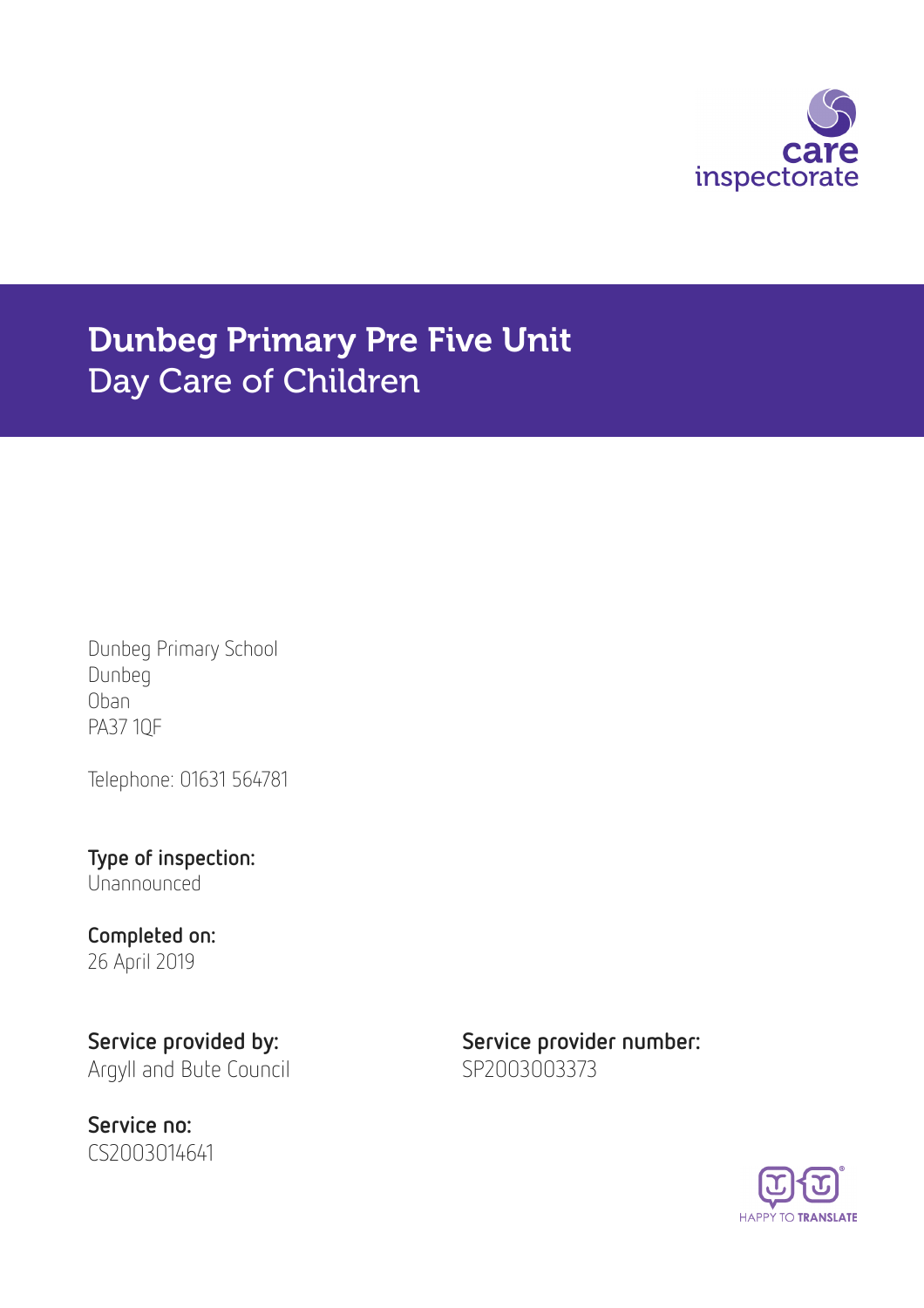#### About the service

The Care Inspectorate regulates care services in Scotland. Information about all care services is available on our website at [www.careinspectorate.com](http://www.careinspectorate.com)

This service was registered with the Care Inspectorate on 1 April 2011.

Dunbeg Primary Pre Five Unit is a daycare of children service and is registered to provide care to a maximum of 15 children aged from three years to those not yet attending primary school.

The provider is Argyll and Bute Council.

The service operates from their own designated space within Dunbeg Primary School, located in a residential area of Dunbeg near to Oban.

The service's aims include:

"Achievement: being ambitious for ourselves, each other, our school and community. Ensuring that all children succeed by making sure that we understand their needs and address them effectively. Community: Developing trust and respect, being honest and trustworthy, being a good friend. Reaching out to help, support and encourage others. Enterprise: Developing our skills, confidence and interests so that we can lead others. Being responsible in the decisions that we make. Thinking creatively, reasoning and solving problems for ourselves".

The Care Inspectorate is committed to improving the health and wellbeing of all children receiving a care service. We want to ensure they have the best start in life, are ready to succeed and live longer, healthier lives.

We check services are meeting the principles of Getting it Right for Every Child (also known as GIRFEC), Scotland's national approach to improving outcomes and wellbeing for children by offering the right help at the right time from the right people. It supports them and their parent(s) to work with the services that can help them. There are eight wellbeing indicators at the heart of Getting it Right for Every Child: safe, healthy, achieving, nurtured, active, respected, responsible and included (also known as SHANARRI).

### What people told us

On the day we inspected there were 11 children present in the morning and nine children present in the afternoon all aged 3-5 years. During the inspection we observed and spoke with the children individually and also as part of a group. They had great fun sharing their views and experiences with us. They told us about the stories they had all written for their "adventures of stick man" book and showed us the experiments they were creating with magnets, sand, water, play dough and coins, as well as how to look down a microscope and prepare slides for close examination !

We were able to see how much they enjoyed the challenge, excitement and adventure of being outdoors, practising their climbing and balancing skills and searching for insects and tadpoles on their woodland Easter egg hunt !, as well as socialising together at lunchtime, singing songs and listening to stories with "Floss the dog" and "The Golden Egg" a particular favourite. Staff were warm, caring and attentive in their approach. The children were confident about asking for help should they need it. Some of their comments included:

"Come and see my story" "I wonder what is in the sand today"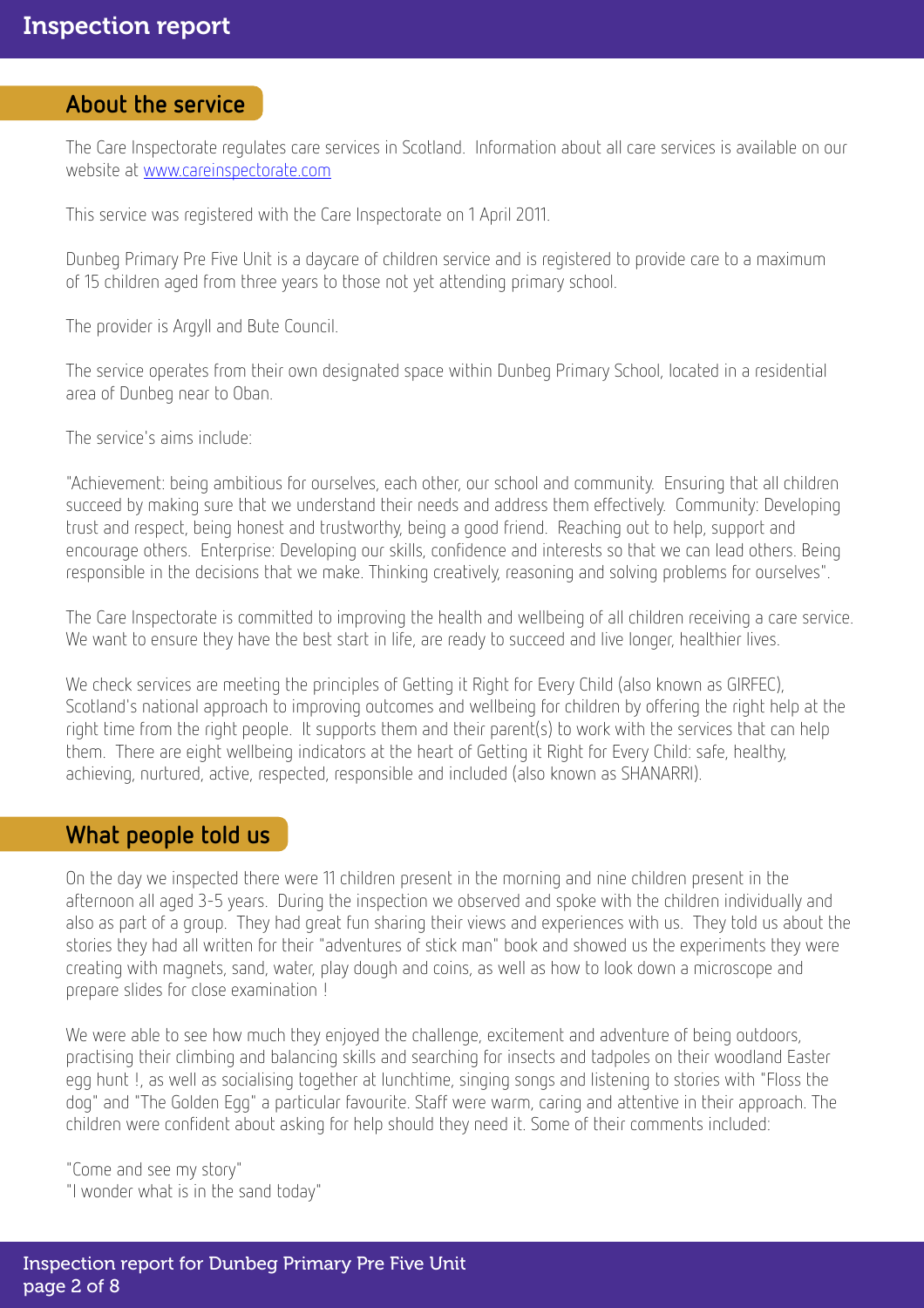"I'm trying to work out how to make my own slide" [for the microscope] "Purple is my Grannie's favourite colour" "I'm making a bunny rabbit" "I'm making a flower" "I hided in a tunnel !" "I like playing football" "We've found them ! Look tadpoles - they'll turn into frogs !"

The three parent/carers we spoke with were happy with the service their child received. They felt involved and well informed and commented positively about the skill of staff and the opportunities their child had been given to develop, learn and flourish. One parent did express the view that he/she was not so keen on the format of the learning journals now that they were online.

We received 18 Care Standard questionnaires from the 20 we distributed before the inspection. Everyone was very happy or happy overall with the quality of care their child received. Everyone agreed the service had involved them and their child in developing the service and asking for their ideas and feedback. Comments we got back included:

"I'm very happy with my [child] attending Dunbeg primary nursery unit. I feel he/she has blossomed there. He/ she was shy and lacked confidence before attending the nursery. Now he/she is happy and full of confidence. [My child] has nothing negative to say about it. It is very noticeable how much he/she is learning - art, numeracy, writing letters, as he/she continues to practise when he/she's at home. He/she has made many friends. I think the nursery staff are exceptional - I can see [my child] is always included and very well looked after and I completely trust them to look after him/her. [My child] will start primary school in August and thanks to his/her amazing experience of nursery I think he/she will be ready ! I wouldn't hesitate to recommend Dunbeg primary nursery to any other parent."

"I am very happy with the care given to my child. He/she has always been encouraged, supported and understood. Dunbeg nursery have always been very open and honest with my husband and myself when it comes to our [child's] abilities and progress, which has allowed us to have a very positive relationship with the nursery workers. I trust them completely with my [child's] early education."

"I would like to thank all the nursery staff, head teacher and teachers from Dunbeg Primary school. The service is brilliant, very warm atmosphere, good communication, [my children] are very happy to be in there."

"Dunbeg nursery and the teachers are great. My [child] really enjoys going to nursery and learns so much through fun and play. He/she feels very connected to the teachers and knows he/she can turn to them for any of his/her needs."

### Self assessment

The service had not been asked to complete a self assessment in advance of the inspection. We looked at their own improvement plan and quality assurance paperwork. These demonstrated their priorities for development and how they were monitoring the quality of the provision within the service.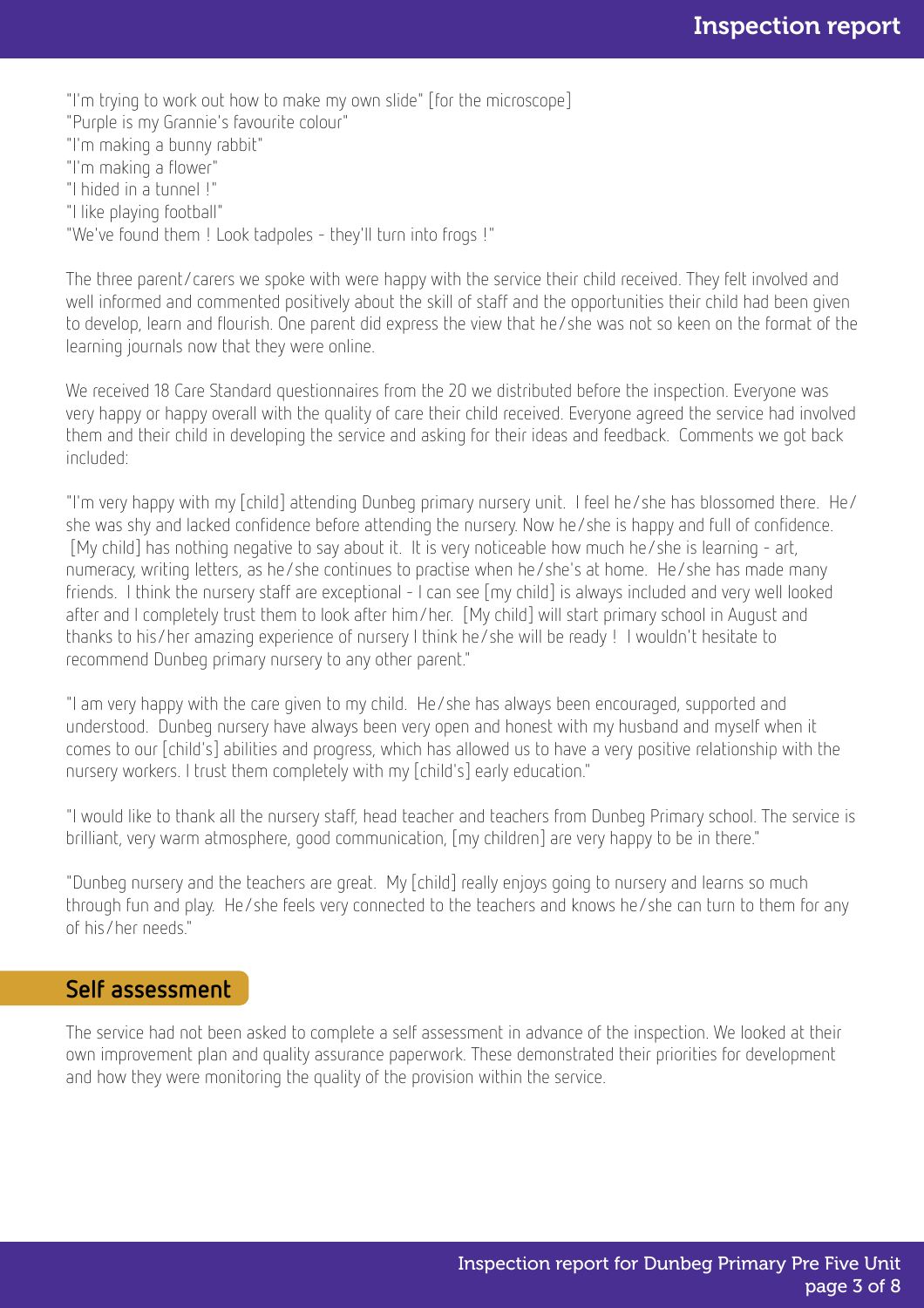# From this inspection we graded this service as:

| Quality of care and support          | 5 - Very Good |
|--------------------------------------|---------------|
| <b>Quality of environment</b>        | $4 - 600d$    |
| Quality of staffing                  | not assessed  |
| Quality of management and leadership | not assessed  |

# What the service does well

Staff were forward thinking, committed and motivated to trying new ideas. They were working well together as a team to create an inclusive, nurturing environment where children and their families felt welcome, listened to, valued and respected. They understood the importance of giving children the time and space to develop their ideas, flourish and be creative. Their interaction was sensitive and well judged. We were able to see the children present confident about expressing their thoughts, views and feelings and making choices and decisions about what they wanted to do and play with throughout the day.

In discussion with staff it was clear they knew children and their families well. They valued and took account of parents' knowledge and views of their child's development needs, interests, preferences and personality when gathering the information they needed to develop and review each child's personal plan and support their transitions. They spoke sensitively and knowledgeably about children's individual care, learning and development needs and the importance of developing trusted and loving relationships with children to nurture and help them feel valued, safe and secure.

They had embedded the GIRFEC national practice model and SHANARRI wellbeing indicators into their work with children and their families. They knew about the long term impact that adverse childhood experiences (ACEs) can have on outcomes for children and their families, and the importance of wellbeing risk assessments as part of their support planning and assessment process. Children's transitions were being carefully planned and monitored with their next steps and support planning linked to their individual development and learning strategies.

A personalised online learning log framework was being used to track children's progress and celebrate their achievements, with a learning journey being regularly shared with their parents. When we sampled these records we were able to see the work undertaken on refining how they reported and recorded on children's progress to establish clear progression pathways. Meaningful observations, that reflected their development and learning were being used to assess how best to support their individual needs and challenge their learning, with next steps focussing on areas to extend their learning and help secure and sustain their progress over time.

Staff had lead responsibility for different aspects of their setting and children's learning. They demonstrated through their practice that they understood the importance of providing a dynamic, fun, stimulating and enabling environment both indoors and outside. They were using a range of guidance to support the development of their setting, and enrich children's experiences, enabling them to flourish, follow their curiosity, solve problems and make sense of the world. For example, they had introduced open ended materials, resources and loose parts play, to promote their independence and natural curiosity, develop their physical agility and help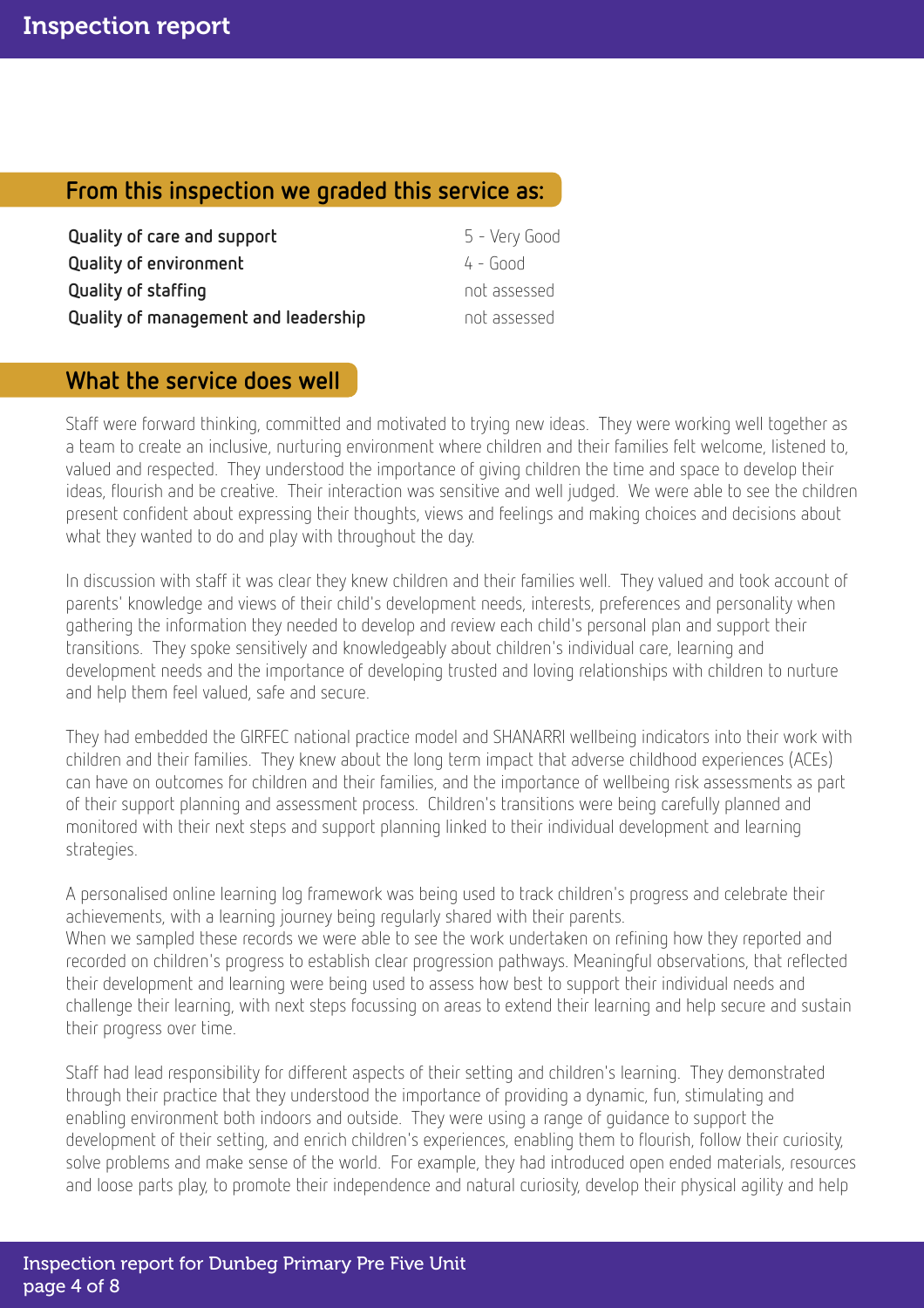build their resilience. They knew about our guidance "My World Outdoors" and the positive impact of outdoor play on children's development and learning. We saw children engaged and purposeful in their play, in a numeracy and literacy rich environment, using their imagination and ingenuity to explore, discover and experiment with a range of different materials, tools, natural and sensory resources.

They were managing risk positively to promote children's independence and empower them to make safe decisions, develop their knowledge and self-awareness, as well as provide opportunities for them to contribute more of their ideas and experiences to their learning. We discussed how implementing the balanced approach of a risk benefit model could further support children's learning, promote their independence and build their resilience, self confidence and enjoyment of risky play.

### What the service could do better

In discussion with the head teacher and staff it was clear they were committed to embedding the new Health and Social Care Standards My support, my life into their practice to achieve the best outcomes they could for children and their families.

Arrangements were already in place for supporting children with their personal care, that promoted their independence, as well as protect their rights to privacy and dignity and minimised the spread of infection. Although the toilet facilities available for the nursery children to use were clean and fresh, these were shared with the rest of the school. Their location was also impacting on the flow of play at times. We observed the children having to spend time waiting for each other before they were able to go outside to play.

The head teacher was able to confirm that a new purpose built building with separate toilet and nappy changing facilities for the nursery were part of the planned changes the local authority had for their setting, to meet the Scottish Government's expansion in early learning and childcare entitlement to 1140 hours. The work was scheduled to be completed for the start of the school session in August 2020 and would be carried out over the summer holiday period. A notification and variation would be submitted to us in due course for the planned alterations and any changes to their conditions of registration. In the interim, they would continue to have protocols in place that were sensitive to, and took account of, all the children's privacy, dignity and safety.

They were already thinking carefully about how they would manage lunchtimes in their new setting and support children to have a positive eating experience and enjoy well-balanced, nutritious food. We discussed how our new guidance "Food Matters nurturing happy, healthy children" could be a useful resource in further developing their plans.

They also had plans to further develop their outdoor play spaces with the new setting enabling them to "free flow" outdoors.

For further reference, we signposted the service to the updated guidance "Infection Prevention and Control in Childcare Settings", our new guidance on "Nappy changing facilities for early learning and childcare services: information to support improvement", the "Space to Grow" design guidance for early learning and childcare settings and out of school care settings and the "Out To Play" Practical guidance for creating outdoor play experiences in early learning and childcare.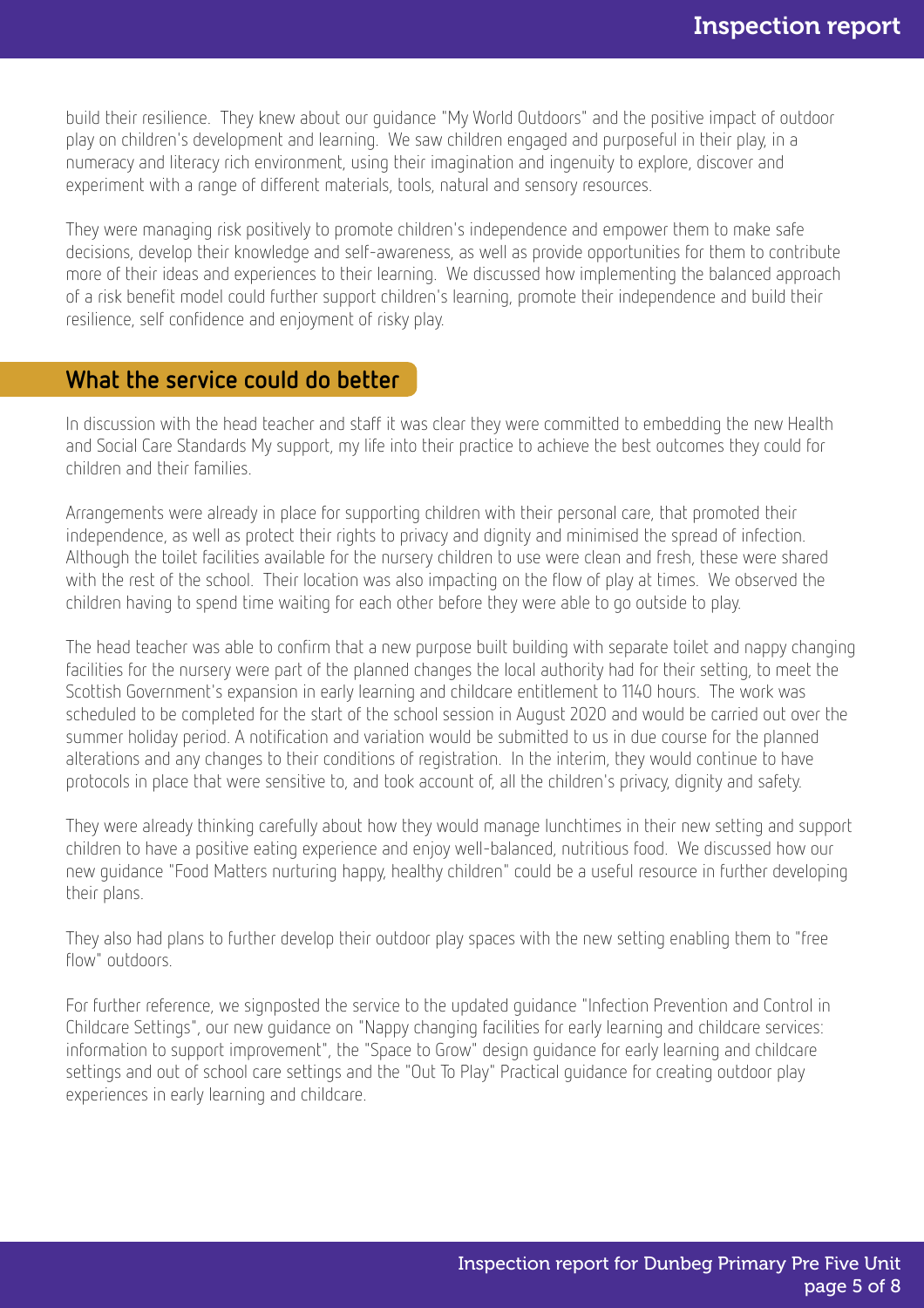Requirements

Number of requirements: 0

Recommendations

Number of recommendations: 0

# **Complaints**

There have been no complaints upheld since the last inspection. Details of any older upheld complaints are published at www.careinspectorate.com.

What the service has done to meet any requirements we made at or since the last inspection

# Previous requirements

There are no outstanding requirements.

# What the service has done to meet any recommendations we made at or since the last inspection

# Previous recommendations

There are no outstanding recommendations.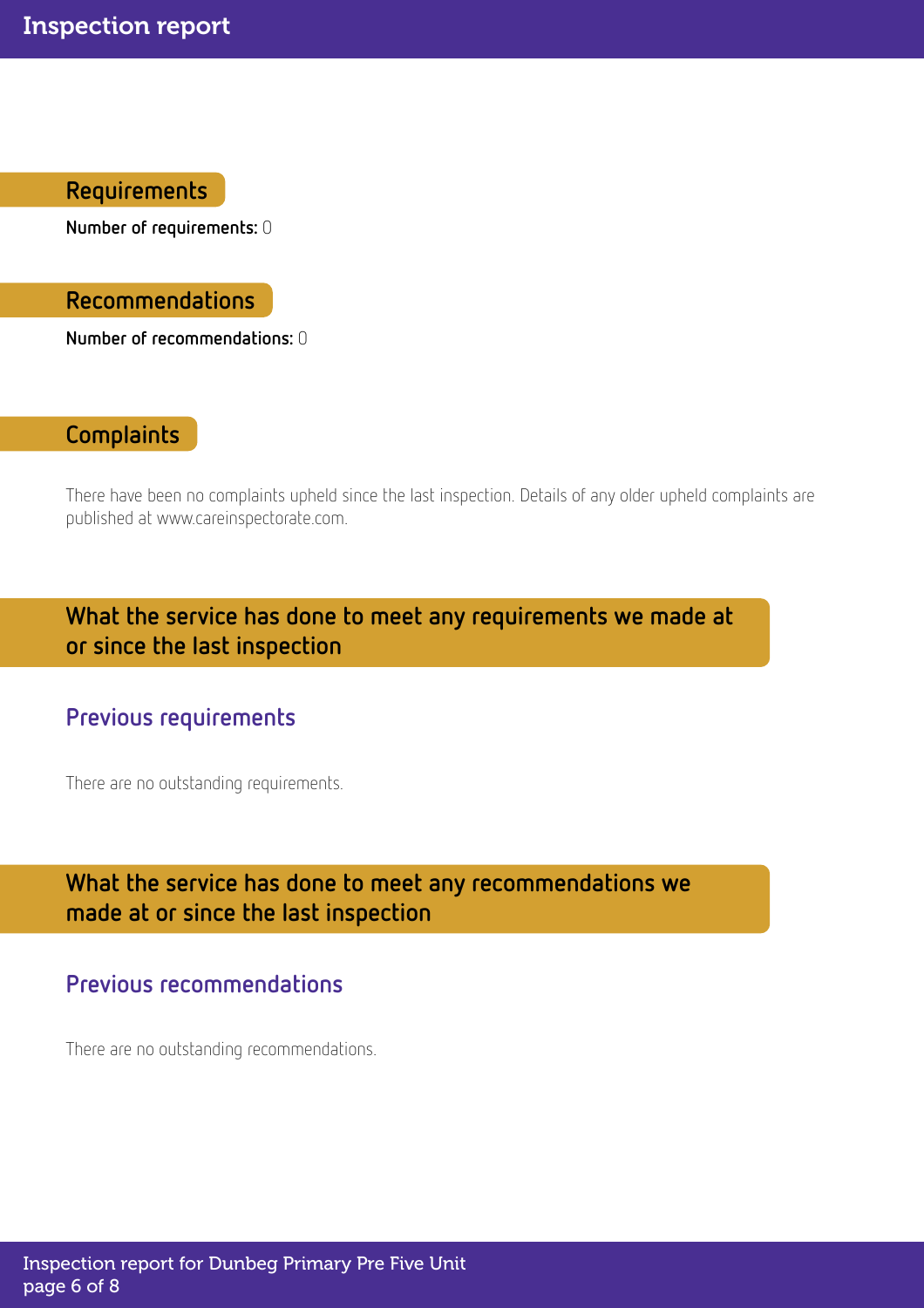# Inspection and grading history

| <b>Date</b> | Type <sup>'</sup> | <b>Gradings</b>                                                          |                                                                  |
|-------------|-------------------|--------------------------------------------------------------------------|------------------------------------------------------------------|
| 21 Apr 2016 | Unannounced       | Care and support<br>Environment<br>Staffing<br>Management and leadership | 5 - Very good<br>5 - Very good<br>5 - Very good<br>5 - Very good |
| 29 Apr 2013 | Unannounced       | Care and support<br>Environment<br>Staffing<br>Management and leadership | $4 - Good$<br>$4 - Good$<br>5 - Very good<br>$4 - Good$          |
| 23 Apr 2010 | Unannounced       | Care and support<br>Environment<br>Staffing<br>Management and leadership | $4 - Good$<br>Not assessed<br>Not assessed<br>$4 - Good$         |